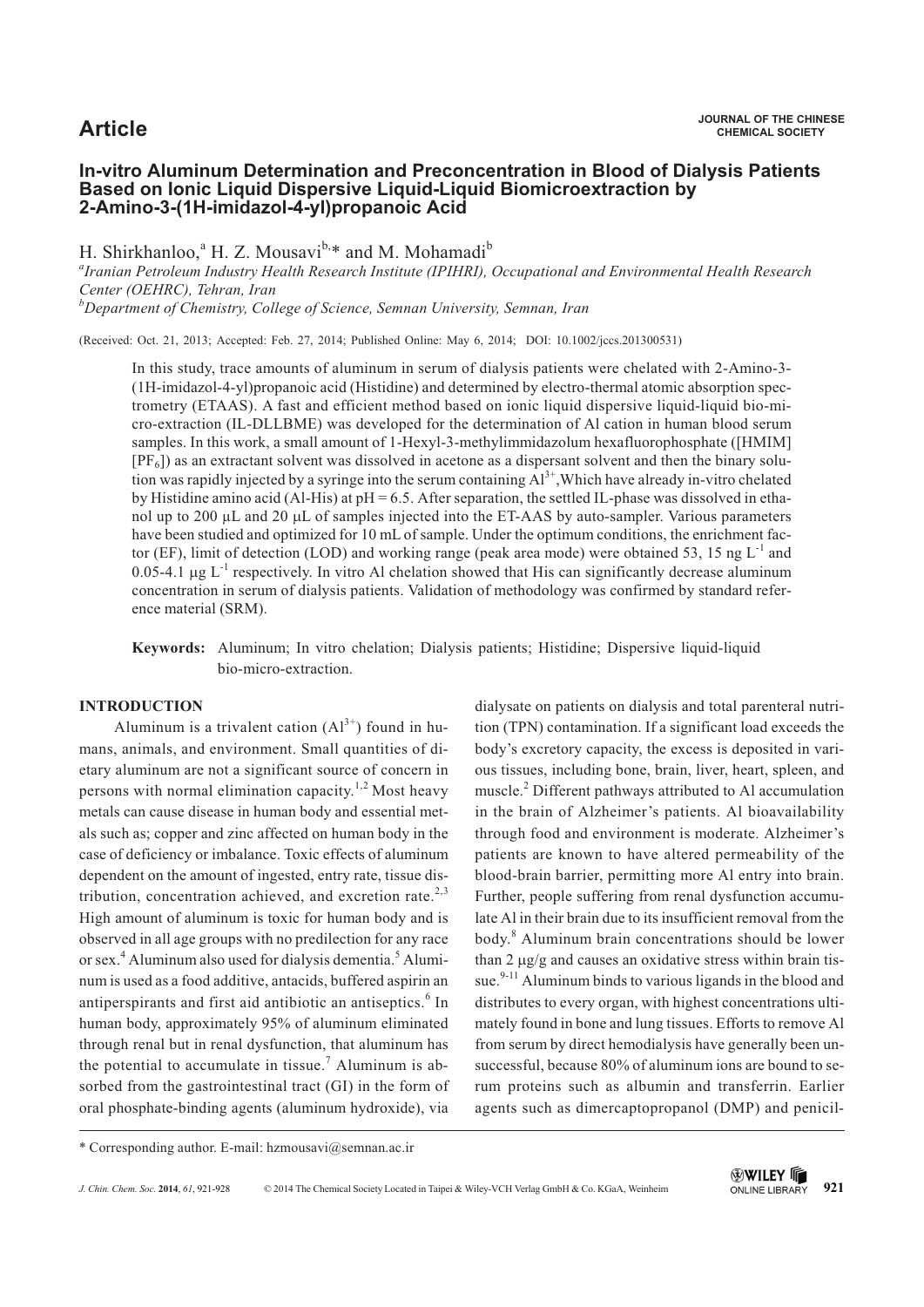lamine were not successful for Al removal in serum<sup>12,13</sup> Patients in renal failure (RF) lose the ability to clear aluminum and are candidates for aluminum toxicity. Many factors increase the incidence of aluminum toxicity in RF patients. Aluminum reference values for human blood serum in dialysis patients are less than 60  $\mu$ g L<sup>-1</sup> and Describes reference intervals and additional information for interpretation of test results. May include intervals based on age and sex when appropriate. Intervals are Mayo-derived, unless otherwise designated. If an interpretive report is provided, the reference value field will state this. in healthy people is 1-3  $\mu$ g L<sup>-1</sup>. In normal tissue aluminum concentrations are greater in lung (60%) than bone and soft tissues. Higher concentrations are seen in uremia and higher still in dialysis encephalopathy.<sup>14,15</sup> All this findings cause alarming concern in public health, demanding accurate determination of aluminum ion at traces and sub-trace levels. Sensitive analysis techniques for determination of aluminum include; High performance liquid chromatography/inductively coupled plasma mass spectrometry (HPLC/ICP- $MS<sub>1</sub><sup>16</sup>$  stripping voltammetry,<sup>17</sup> flame atomic absorption spectrometry  $(FAAS)$ , <sup>18</sup> and electrothermal atomic absorption spectrometry  $(ETAAS)^{19,20}$  that were frequently coupled with a prior pre-concentration and/or separation steps. However, the high instrumental and operational costs and the high detection limits are common disadvantages of many of these methods. Sample preparation procedures such as liquid-liquid extraction  $(LLE)$ ,<sup>21</sup> inductively coupled plasma optical emission spectrometry  $(ICP-OES)$ ,<sup>22</sup> solid phase extraction  $(SPE)^{23}$  and Cloud point extraction  $(CPE)^{24}$  are developed to simplify analytical approaches as it reduces costs. Dispersive liquid-liquid micro extraction (LLME) is a miniaturization of the traditional LLE technique, where the ionic liquids (ILs) is a drop of a few micro litres of a water-immiscible solvent that can be directly immersed in the sample and dispersed by organic solvent.<sup>25,26</sup> ILs has various advantages over traditional organic solvents but they depended on many parameters such as temperature, percentage of extraction.<sup>27-29</sup> In this work, ionic liquid dispersive liquid-liquid bio-micro-extraction (IL-DLLBME) based on histidine (His) amino acid were used for in-vitro chelation and pre-concentration aluminum in serum dialysis patients before determination by ETAAS. The effect of various parameters on aluminum bio-microextraction were investigated and discussed in detail. Also, aluminum can be mobilized and eliminated by dialysis when enough histidine ligand was used.

#### **EXPERIMENTAL**

**Reagents and chemicals:** All reagents were of trace analytical grade from Sigma Aldrich. High purity reagents were used for all preparations of the standard and sample solution. Aluminum stock solution was prepared from an appropriate amount of the nitrate salt of this analyte as  $1000 \text{ mgL}^{-1}$  solution in 0.01 mol  $L^{-1}$  HNO<sub>3</sub> (Merck). Standard solutions were prepared daily by dilution of the stock solution.  $0.8 \text{ mol L}^{-1}$  buffer acetate solution was used for adjusting pH at 6.5. Polyoxyethyleneoctyl phenyl ether (TX-100) as the anti-sticking agent and mixed of stereoisomers of histidine (DL-His) was also purchased from Sigma Aldrich. Ultrapure water was obtained from Millipore continental water system (Bedford, USA) and 1-Hexyl-3-methylimmidazolum hexafluorophosphate ([HMIM] [PF<sub>6</sub>]) was prepared from Sigma Aldrich. All glass vessels used for the trace analysis were kept in 10% nitric acid solution for at least 24 h and subsequently washed with distilled water.

**Apparatus:** Determination of Aluminum was performed with a spectra GBC electro-thermal atomic absorption spectrometer (Model; Plus 932, Australia) using a graphite furnace module (GF3000, GBC). The operating parameters for the metal of interest were set as recommended by the manufacturer. A hollow cathode lamp operating at a current of 6 mA and a wavelength of 396.2 nm with a spectral bandwidth of 0.5 nm was used. All experiments were performed by using auto-sampler injector. The instrumental and extraction conditions and temperature programming for the graphite atomizer are listed in Table 1. The pH values of the solutions were measured by a digital pH meter (Metrohm 744). A Multiwave 3000 microwave sample preparation system (Anton Paar, Graz, Austria) was used in this study.

**Sampling:** The method of IL-DLLBME was developed by real samples includes; blood of dialysis patients, gastrointestinal patients (Aluminum Magnesium Anti acid syrup – Mgs Oral) and water samples. For sampling, all glass tubes were washed with a  $0.5 \text{ mol L}^{-1}$  HNO<sub>3</sub> solution for at least 24 h and thoroughly rinsed 6 times with ultrapure water before use. As aluminum concentra-

Table 1. Instrumental Conditions for aluminum determination by ET-AAS

| Parameter                                         | Al          |  |
|---------------------------------------------------|-------------|--|
| Wavelength (nm)                                   | 396.2       |  |
| Lamp current (mA)                                 | 5           |  |
| $Slit$ (nm)                                       | 0.5         |  |
| LOD $(\mu g L^{-1})$                              | 0.7         |  |
| Range <sup>a</sup> (µg $L^{-1}$ )                 | 2.5-85      |  |
| Range $\frac{b}{\mu}$ ( $\mu$ g L <sup>-1</sup> ) | $2.5 - 230$ |  |
| Method                                            | ET-AAS      |  |
|                                                   |             |  |

<sup>a</sup> Peak Height. <sup>b</sup> Peak Area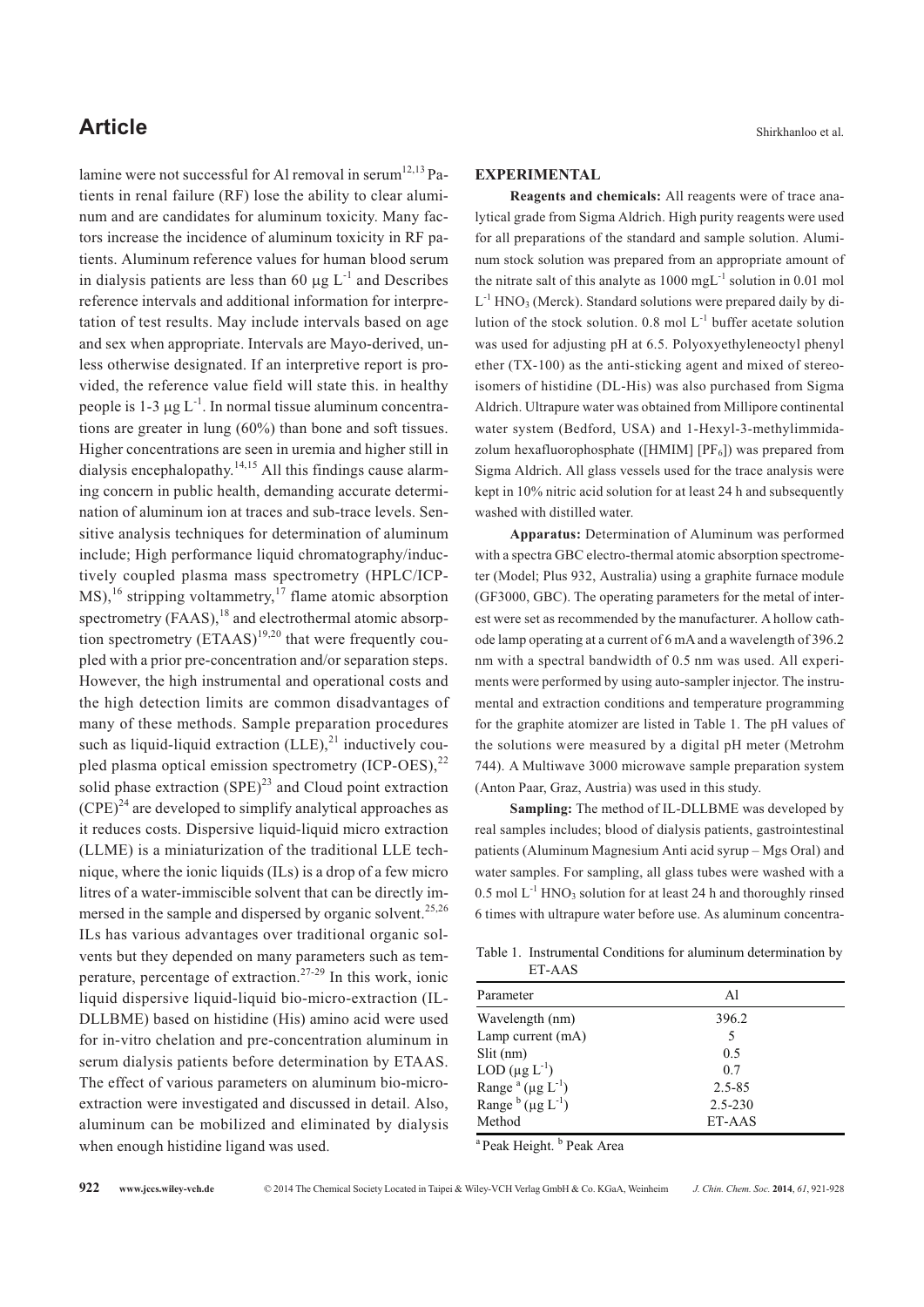tions in whole blood and serum are very low, even minor contamination at any stage of sampling, sample storage and handling, or analysis has the potential to affect the accuracy of the results. For analysis in whole blood  $5-10 \mu L$ , pure heparin (free Aluminum, 99.5%) is added to a 10 mL blood sample. The human blood sample was maintained at –20 °C in a cleaned glass tube. Serum and blood samples were collected from dialysis patients or gastrointestinal patients of Iranian petroleum industry hospital (Hospital Ward 7-IPIH, PIHO). The population of this study consisted of two groups: patients with aluminum exposed ( $n = 20$ , male, age 20-50) and healthy employees as control group ( $n = 20$ ). Control group was selected from matched people of the same age and sex (only male) without diseases affecting. All samples were analyzed by IL-DLLBME and compared with microwave digestion method.

**Procedure:** A preconcentration procedure of IL-DLLBME was performed as follows: first,  $0.5 \times 10^{-5}$  mol L<sup>-1</sup> of DL-histidine amino acid solution,  $0.1$  mL of triton X-100 1% (w/v),  $0.4$  mL of acetone as a dispersive solvent and a 1.2 mL buffer solution ( $pH =$ 6.5) were added to 10 mL of all standards and samples, then 0.1 g of [HMIM]  $[PF_6]$  was added for extraction of Al ions. Triton X-100, an emulsifier and anti-sticking agent, was added to the solution in order to raise the efficiency of the extraction procedure. A small amount of [HMIM] [PF $_6$ ] as an extractant solvent was dissolved in acetone as a dispersant solvent and then the binary solution was rapidly injected by a syringe into the serum containing  $Al^{3+}$ , which have already been in vitro chelated by histidine amino acid at  $pH = 6.5$ . For optimizing and recovery, 10 mL of Al (III) standard solution (0.5  $\mu$ g L<sup>-1</sup>) was used instead of the sample, and 0.08 g of [HMIM] [PF $_6$ ] was added to the Al-histidine complex. The resulting system was shaken for 3 min by ultrasonic shaking at 25 °C. In order to separate the phases, the turbid solution was centrifuged for 5 min at 3500 rpm and the aqueous phase



Fig. 1. The Effect of shaking and centrifuging on the aluminum extraction recovery.

Table 2. Extraction Conditions of aluminum by Proposed Method

| Features                                   | Value Al      |
|--------------------------------------------|---------------|
| Precision (RSD%, $N = 10$ )                | 3.2           |
| LOD of DILLBME $(\mu g L^{-1})$            | 0.015         |
| <b>Enrichment Factor</b>                   | 54            |
| Working range of DLLBME $(\mu g L^{-1})^a$ | $0.05 - 1.35$ |
| Working range of DLLBME $(\mu g L^{-1})^b$ | $0.05 - 4.20$ |
| Correlation coefficient of DLLBME          | 0.9965        |
|                                            |               |

<sup>a</sup> Peak Height. <sup>b</sup> Peak Area

was removed with a transfer pipette (Figure 1). Finally, the settled IL-phase was dissolved in ethanol up to 200  $\mu$ L and 20  $\mu$ L of samples injected into the ET-AAS by its auto-sampler. In this research, other amino acid such as, arginine (Arg), and lysine (Lys) with positive charge and aspartic acid (Asp, negative charge) compared with histidine for aluminum micro-extraction by IL-DLLBME method. Extraction conditions were shown in Table 2.

### **RESULTS AND DISCUSSION**

In-vitro aluminum chelation from serum is very hard because about 80% of aluminum ions are bound to serum proteins such as albumin and other compounds. However aluminum can be chelated by histidine bio-ligand at pH 6.5 as same as deferoxamine (DFO) in serum of dialysis patients and help us for Al removal from human body. In this study, we used IL-DLLBME method based on histidine bio-ligand for micro-extraction and determination of aluminum in water and human biological samples.

### **Effect of ETAAS conditions**

In order to increase the accuracy, precision and repeatability, we used triton X-100 for blood samples. The influence of pyrolysis temperature on the absorbance was studied within a range of 900–1700 °C. The maximum absorbance was achieved within a range of 1300–1500 °C. Therefore, 1400 °C was selected as the working pyrolysis temperature. Once selected, a drying time of 30 s was chosen for water evaporation, and a long ramp time of 50 s was chosen as it allowed gradual elimination of organic matrix and avoided aluminum loss in pyrolysis temperature. The effect of atomization temperature on aluminum signal was studied within the range of 2000–3000 °C, and the maximum signal was obtained at approximately 2500 °C. Cleaning time and temperature were ordered at 4 s and 2600 °C respectively, and argon flow rate was 300 mL min-1 (Table 3 and Figure 2).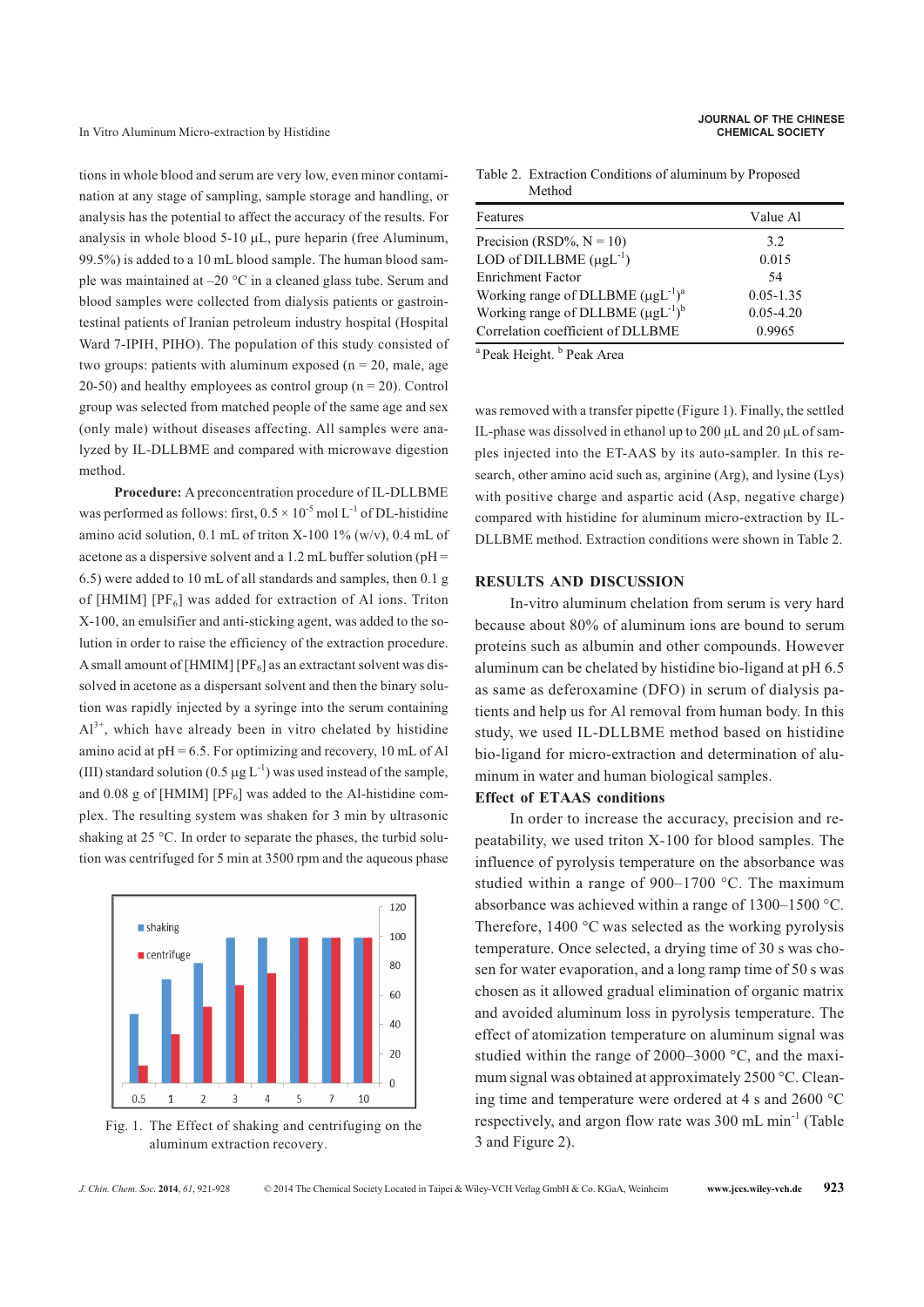| Step    | Temperature<br>$(^\circ C)$ | Ramp(s) | Hold(s) | Argon |
|---------|-----------------------------|---------|---------|-------|
| Dry     | 130                         | 20      | 10      | 300   |
| Ash     | 1400                        | 40      | 10      | 300   |
| Atomize | 2500                        |         | 2       | 0.0   |
| Clean   | 2600                        |         | 3       | 300   |

Table 3. Temperature program of ET-AAS for aluminum determination (Argon flow rate, mL min<sup>-1</sup>)

# **Effect of biological ligand on aluminum micro-extraction**

For aluminum extraction in human blood samples by IL-DLLBME, the effect of different biological ligands (BL) such as, arginine (Arg), lysine (Lys), aspartic acid (Asp) histidine (His), ornithine (Orn), thiophene (Thi) and Thi & Lys and Orn & Lys was investigated. The results showed us that His was better than others for aluminum extraction at  $pH = 6.5$  (95%). The Orn & Lys had good recovery extraction (72%) but less than His amino acid (Figure 3). Increase of amino acid in serum could be helpful to alu-



Fig. 2. The effect of atomization temperature on the aluminum signal.



Fig. 3. Comparing of different amino acids on the aluminum DLLBME in serum samples.

minum extraction and its recovery depended on BL concentration in serum. The concentration of Histidine was one of the important parameters obtained from the optimized IL-DLLBME method. Through this investigation, the amount of His used was from  $1 \times 10^{-6}$  to  $1 \times 10^{-4}$  mol L<sup>-1</sup>. The results obtained from this investigation showed that, by increasing His concentration up to  $8.0 \times 10^{-6}$  mol L<sup>-1</sup>, the recoveries also increased. Figure 4 shows that  $4.2 \times 10^{-6}$ mol  $L^{-1}$  was the minimum His concentration necessary to achieve maximum extraction efficiency. Therefore, 5.0  $\times$  $10^{-6}$  mol L<sup>-1</sup> ligand concentration was selected for further studies.

#### **Effect of pH range**

The pH of the sample solution plays an important role in the pre-concentration and extraction procedure because the formation of soluble metal complexes and their stabilities in aqueous solutions are strongly related to the pH of the medium. To investigate the effect of pH, a set of solutions containing the aluminum metal ions at a concentration given in the general procedure were taken. The influence of sample pH on absorption of  $Al<sup>3+</sup>$  was investigated using different pH values ranging from 2 to 12 for  $0.5 \mu g$  $L^{-1}$  Al<sup>3+</sup>. The Histidine amino acid complexation was strongly conditioned by the pH of solutions and subsequently affected extraction efficiency of the complex. The results showed that the highest extraction efficiency for  $Al^{3+}$  was achieved at pH 6 to 7. Thus, we selected pH = 6.5 for further studies (Figure 5).

### **Effect of sample volume and amount of ionic liquid**

In IL-DLLBME method, sample volume is one of the most important parameters to be studied. The effect of sam-



Fig. 4. The effect of His concentration on the aluminum DLLBME recovery (♦). Concentration of Al (III): 500 ng  $L^{-1}$ ; amount of ionic liquid: 0.1 g; extraction time: 8 min; sample volume: 10 mL;  $N = 5$ ;  $pH = 6.5$ .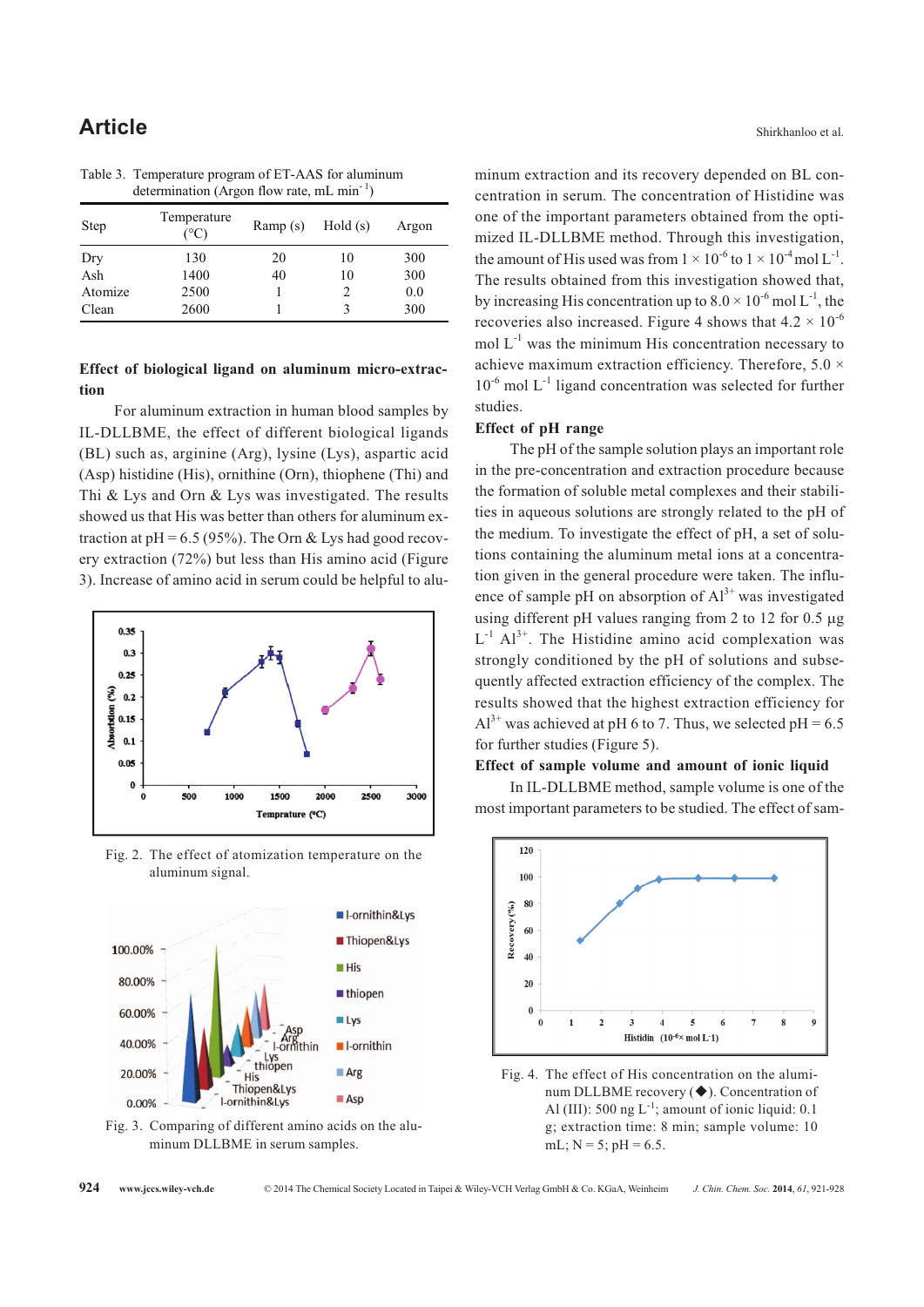In Vitro Aluminum Micro-extraction by Histidine **CHEMICAL SOCIETY**

ple volume was examined in a range of  $1-30$  mL for  $0.5 \mu$ g  $L^{-1}$  Al (III). Quantitative extraction was observed between 1 mL and 15 mL. At higher volumes the recoveries decreased. It was also noticed that higher sample volumes partially solubilized the ionic liquid phase, leading to non-reproducible results. Therefore, a sample volume of 10 mL was selected for further experiments of IL-DLLBME (Figure 6). It was also observed that extraction efficiency of the system was remarkably affected by ionic liquid amount, so it was examined within the range of 0.02–0.2 g. Quantitative extraction was observed at higher than 0.08 g of  $[HMIN][PF_6]$ . Therefore, in order to achieve a suitable pre-concentration, 0.1 g of [HMIM][ $PF_6$ ] was chosen as optimum leading to a final ILs (Figure 7).

# **Effect of various mineral acids and ethanol on recovery of extraction**

Direct injection of ionic liquids into ETAAS was not



Fig. 5. The influence of samples pH on the aluminum DLLBME recovery ( $\blacklozenge$ ). Concentration of Al (III): 500 ng  $L^{-1}$ ; amount of ionic liquid: 0.1 g; extraction time: 8 min; sample volume: 10 mL;  $N = 5$ ;  $pH = 6.5$ .



Fig. 6. The influence of sample volume on the aluminum DLLBME recovery  $(\blacklozenge)$ . Concentration of Al (III): 500 ng  $L^{-1}$ ; amount of ionic liquid: 0.1 g;  $pH = 6.5$ .

possible, because ILs have high viscosity. The proposed method was evaluated based on back-extraction of aluminum from IL with a mineral acid and dilution by organic solution. Decreasing of the pH leads to dissociation and releasing of aluminum ions into the aqueous phase with 77% of extraction recovery (Figure 8). But in dilution of IL with ethanol, methanol, acetone and acetonitrile, 92%, 74%, 98% and 83% recoveries were obtained, respectively. The research showed that dilution of ionic liquid with ethanol solution has high efficiency extraction compared to acid back-extraction (Figure 9).

# **Effect of matrix**

ETAAS is a very specific technique with low sensitivity to interference. Then, the potential interference effects occurring in this procedure are mainly related to the extraction during the pre-concentration step applied to the



Fig. 7. The effect of  $[HMM][PF_6]$  on the DLLBME recovery without acetone  $(\blacklozenge)$ . The effect of  $[HMIN][PF_6]$  on the DLLBME recovery with acetone  $(\blacksquare)$ . Concentration of Al (III): 500 ng  $L^{-1}$ ; amount of ionic liquid: 0.1 g; pH = 6.5.



Fig. 8. The effect of mineral acids on the aluminum DLLBME recovery. Concentration of Al (III): 500 ng L<sup>-1</sup>; amount of ionic liquid: 0.1 g; pH = 6.5.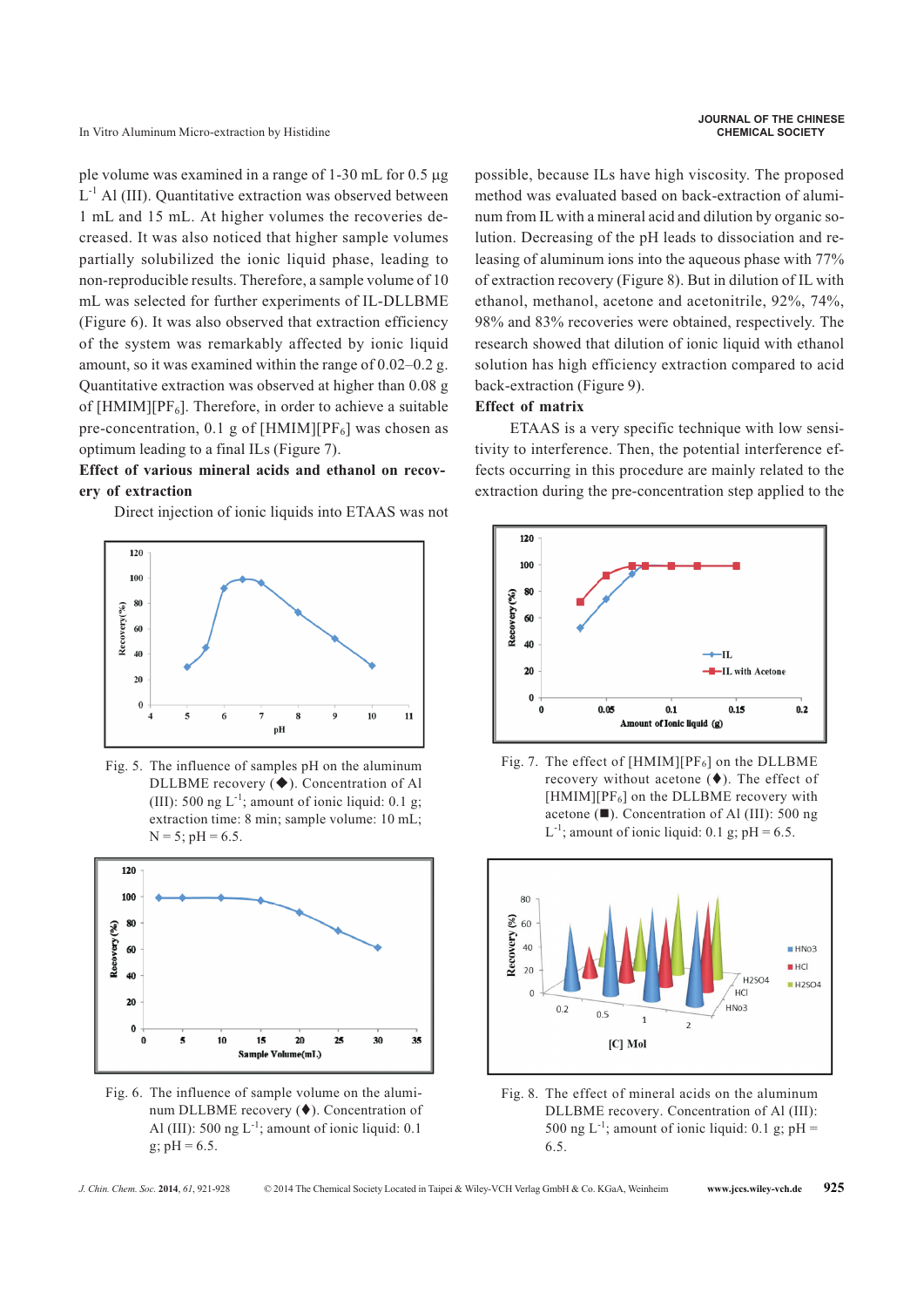target samples. Considering the samples of interest, the most probable metal ions' reported effect of potential interfering ions on the determination of aluminum were investigated. The procedure of IL-DLLBME was performed using a 10 ml sample containing 0.5  $\mu$ g L<sup>-1</sup> of analyte and 1–2 mg  $L^{-1}$  different concentration of matrix ions. The tolerate amounts of each ion were the concentration values tested that caused less than 5% of the absorbance alteration. The ions normally present in the sample do not interfere under the experimental conditions used. The results are shown in Table 4.

# **Method validation**

The IL-DLLBME method was applied to determine Al (III) found as a base value in 10 mL of biological samples. The spiked serum, urine and water were prepared to demonstrate the reliability of the method for extraction and determination of aluminum (Table 5). The recovery of spiked samples was satisfactorily reasonable and was confirmed using addition method, which indicated the capability of the system in the determination of  $Al^{3+}$  in human blood and water samples. The method was validated by standard reference material (NIST SRM 2670a) (Table 6). The mean of aluminum concentration in blood samples in dialysis patients before and after dialysis were determined by IL-DLLBME. The results of dialysis patients (20-50 ages) by proposed method showed us that the concentration of aluminum in serum after dialysis was higher than before dialysis (98.24  $\pm$  5.62 vs 13.17  $\pm$  0.66, P < 0.05). Serum aluminum was significantly higher in dialysis patients and gastrointestinal patients than in normal control respectively (98.24  $\pm$  5.62 vs 2.19  $\pm$  0.13 and 27.83  $\pm$  1.58 vs 2.19  $\pm$  0.13, P < 0.05). The calibration curve of IL-DLLME



Fig. 9. The effect of ionic liquid dilution with organic solution on the aluminum DLLBME recovery. Concentration of Al (III): 500 ng  $L^{-1}$ ; amount of ionic liquid:  $0.1$  g;  $pH = 6.5$ .

| Ions                                                                                                                                                                                                                                                                               | Maximum<br>tolerance ratio |
|------------------------------------------------------------------------------------------------------------------------------------------------------------------------------------------------------------------------------------------------------------------------------------|----------------------------|
| $K^+$ , Na <sup>+</sup> , Li <sup>+</sup> , Mn <sup>2+</sup> , Co <sup>2+</sup> , Ba <sup>2+</sup> , Mg <sup>2+</sup> , Ca <sup>2+</sup> ,<br>$Pb^{2+}$ , Ag <sup>+</sup> , Ba <sup>+2</sup> , CH <sub>3</sub> COO, F, PO <sub>4</sub> <sup>3</sup> , CO <sub>3</sub> <sup>2</sup> | 1200                       |
| $NO_3$ , $SO_4^2$ , Cl, $Zn^{2+}$ , $Cu^{2+}$ , $V^{3+}$                                                                                                                                                                                                                           | 600                        |
| $Ni^{2+}$ , Fe <sup>3+</sup> , Cr <sup>3+</sup>                                                                                                                                                                                                                                    | 250                        |

This work was performed using 10 mL of 0.5 ( $\mu gL^{-1}$ ) Al standard solution ( $pH = 6.5$ ).

Table 5. The results for tests of addition/recovery for trace aluminum determination in some real samples  $(\mu g L^{-1})$ 

| Sample       | Added | Found <sup>a</sup> | Recovery $(\% )$ |
|--------------|-------|--------------------|------------------|
| Urine        |       | $1.10 \pm 0.04$    |                  |
|              | 0.2   | $1.29 \pm 0.06$    | 95               |
| Plasma       |       | $0.93 \pm 0.05$    |                  |
|              | 0.5   | $1.41 \pm 0.08$    | 96               |
| <b>Blood</b> |       | $2.13 \pm 0.07$    |                  |
|              | 0.5   | $2.69 \pm 0.15$    | 102              |
| Serum        |       | $0.27 \pm 0.02$    |                  |
|              |       | $1.22 \pm 0.06$    | 96               |

<sup>a</sup> Mean of three determinations  $\pm$  confidence interval (P = 0.95, n)  $= 3$ ),  $<sup>b</sup>$  Not Detected.</sup>

Table 6. Analytical results of aluminum determination in standard reference material ( $\mu$ g L<sup>-1</sup>)

| <b>SRM</b> | Certified       | Found <sup>a</sup> | Recovery $(\% )$ |
|------------|-----------------|--------------------|------------------|
| Urine      | $4.02 \pm 0.21$ | $3.91 \pm 0.18$    | 97.26            |

Mean value  $\pm$  standard deviation based on three replicate measurements, <sup>a</sup> NIST SRM 2670a, Aluminum in frozen dried urine, pH  $6.5$ , -20 °C.

method was linear between 0.05–4.20  $\mu$ g L<sup>-1</sup>. Precision and accuracy of IL-DLLBME help us for trace aluminum analysis in biological samples such as, hair and nail (Table 7).

### **CONCLUSIONS**

In this research, Ionic Liquid based dispersive liquid liquid bio micro-extraction (IL-DLLBME) combined with ETAAS was used for pre-concentration and ultra-trace determination of  $Al^{3+}$  in human serum of dialysis patient and water samples. Also, this method introduces histidine as a human ligand that can be used for in vitro aluminum removal from body with low toxic effect. Factors influencing in IL-DLLBME method was optimized. The proposed method has many advantages such as; ultra-trace analysis,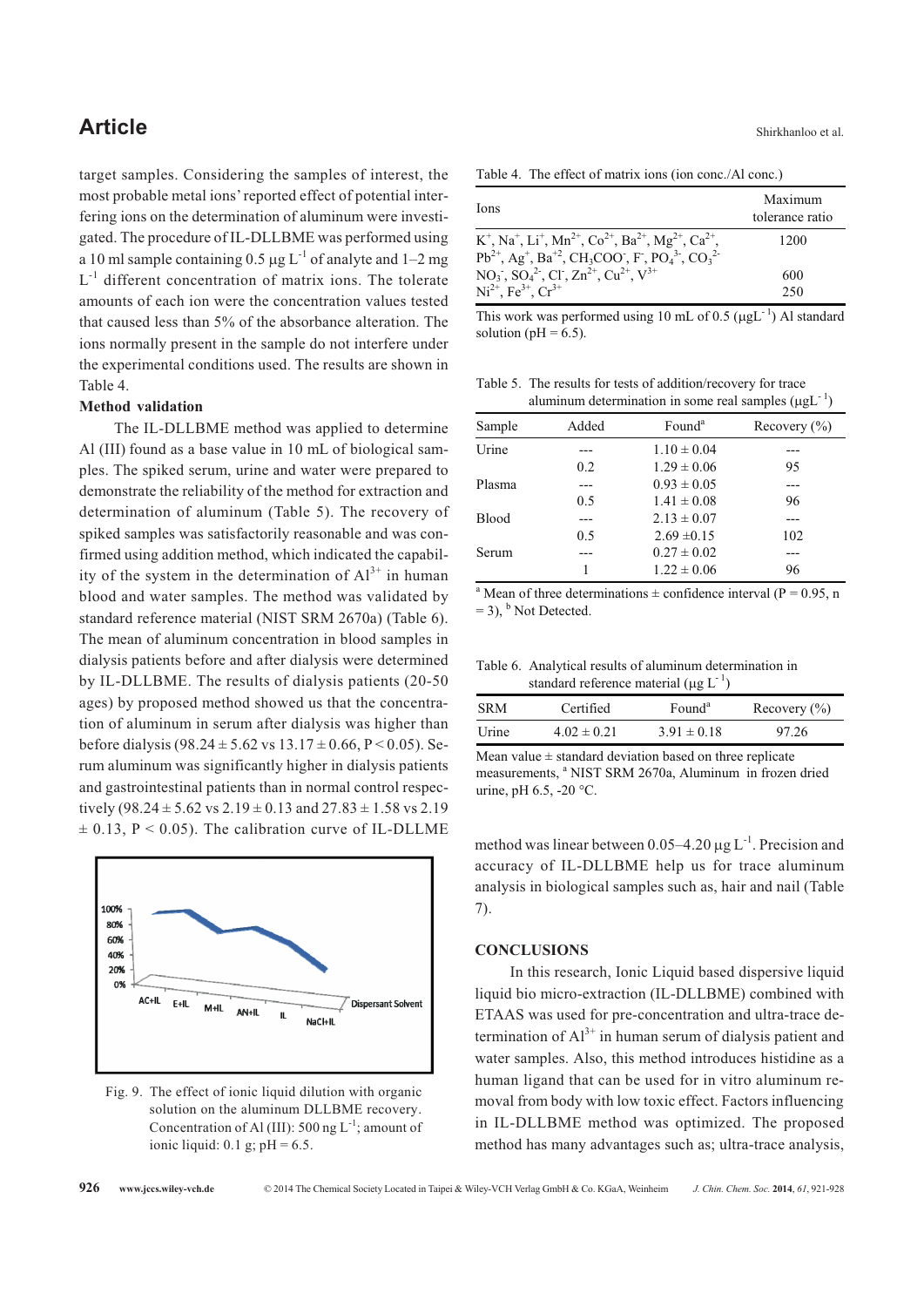In Vitro Aluminum Micro-extraction by Histidine **CHEMICAL SOCIETY**

Table 7. The capability of different methods for determination of aluminum in human samples

| Samples            | ET-AAS           | <b>IL-DLLBME</b> | <b>ICP</b>       |
|--------------------|------------------|------------------|------------------|
| Serum <sup>a</sup> | ND               | $0.56 \pm 0.03$  | ND               |
| Blood <sup>a</sup> | $2.88 \pm 0.16$  | $2.74 \pm 0.12$  | ND               |
| $BHT^a$            | ND               | $1.76 \pm 0.09$  | ND               |
| Hair <sup>b</sup>  | $11.89 \pm 0.63$ | $12.11 \pm 0.71$ | $12.42 \pm 0.65$ |
| Nail <sup>b</sup>  | $6.16 \pm 0.34$  | $6.28 \pm 0.27$  | $5.97 \pm 0.33$  |
| Liver <sup>b</sup> | ND               | $1.28 \pm 0.06$  | ND               |

(Mean value  $\pm$  standard deviation based on three replicate measurements) ( $N = 3$ ,  $P = 0.95$ ),  $\binom{a}{1}$   $\lfloor \frac{b}{2} \rfloor$   $\lfloor 0.2 \rfloor$  g human sample  $(\mu g/g)$ , Blood of hyper thyroidism.

Table 8. Comparison of results between the published and proposed method in this work

| Method        | Separation                | PE <sup>e</sup> | $%$ RSD <sup>t</sup> | LOD <sup>d</sup> | Ref.               |
|---------------|---------------------------|-----------------|----------------------|------------------|--------------------|
| <b>SPF</b>    | $SPE^a$ -CPE <sup>b</sup> | 25              | >10                  | 0.340            | [30]               |
| <b>ICP MS</b> | <b>HPLC-UV</b>            |                 | 3.0                  | 0.830            | $\lceil 31 \rceil$ |
| <b>ETAAS</b>  | $CPE^b$                   | 37              | 4.7                  | 0.090            | $[32]$             |
| <b>ETAAS</b>  | $CPE^b$                   | 34.8            | 3.6                  | 0.060            | $[33]$             |
| FAAS          | $CPE^b$                   | 20              | 4.5                  | ----             | $[34]$             |
| UV-VIS        | $CPE^b$                   | 33              | 1.9                  | 0.050            | $\lceil 35 \rceil$ |
| <b>ETAAS</b>  | <b>DLLME<sup>c</sup></b>  | 53              | 2.2.                 | 0.015            | This work          |

**SPE**; Spectrofluorimetry, **ICP MS**; Inductively Coupled Plasma Mass Spectrometry, **ETAAS**; Electro-thermal Atomic Absorption Spectrometry, **FAAS**; Flame Atomic Absorption Spectrometry, **UV-VIS**; Ultraviolet–visible spectroscopy, **HPLC**; high performance liquid chromatography.

<sup>b</sup> Cloud Point Extraction, <sup>b</sup> Cloud Point Extraction

<sup>c</sup> Dispersive Liquid- Liquid Micro extraction

<sup>d</sup> Limit of Detection (µg  $L^{-1}$ )

<sup>e</sup> Preconcentration Factor, <sup>f</sup> Relative Standard Deviation

simple, low cost, fast, reliable and Al removal in human serum samples. Validation of methodology was confirmed with SRM and spike samples. The results showed that the IL-DLLBME method is comparable to other powerful techniques as HPLC-UV-ICP-MS with high precision and accuracy (Table 8).

# **ACKNOWLEDGEMENTS**

The authors are thankful to the Iranian occupational and environmental health laboratory of IPIHRI-OEHRC, PIHO, Dr. M. J. Kian and F. Eftekhar for their support for this work.

#### **REFERENCES**

1. Jiang, H. X.; Chen, L. S.; Zheng, J. G.; Tang, N.; Smit, B. R. *Tree Physiol*. **2008**, *28*, 17.

- 2. Verstraeten, S. V.; Aimo, L.; Oteiza, P. I. *Arch. Toxicol*. **2008**, *82*, 789.
- 3. Proudfoot, A. T. *Clin. Toxicol*. **2009**, *47*, 89.
- 4. Venugopal, B.; Luckey, T. D. *Metal Toxicity in Mammals 2*; Plenum: New York, 1979.
- 5. Li, Z.; Lu, N.; Zhou, X.; Song, Q. *J. Pharma*. **2007**, *43*, 1609.
- 6. Abubakar, M. G.; Taylor, A.; Ferns, G. A. *J. Biotechnol*. **2004**, *3*, 88.
- 7. Brown, R. O.; Morgan, L. M.; Bhattacharya, S. K.; Johnoson, P. L.; Minard, G.; Dickerson, R. N. *Ann. Pharmacother*. **2008**, *42*, 1410.
- 8. Banks, W. A.; Kastin, A. *J. Neurosci. Biobehav*. **1989**, *13*, 47.
- 9. Andrasi, E.; Pali, N.; Molnar, Z.; Kosel, S. *J. Alzheimers. Dis*. **2005**, *7*, 273.
- 10. Dargo, D.; Cavaliere, A.; Mascetra, N. *Rejuvenation. Res*. **2008**, *11*, 861.
- 11. Boit, H. M.; Hengstler, J. G. *Arch. Toxicol*. **2008**, *82*, 787.
- 12. Trapp, A. *Life Sci.* **1983**, *33*, 311.
- 13. King, S. W.; Wills, M. R.; Savory, J. *Res. Commun. Chem. Pathol. Pharmacol.* **1979**, *26*, 161.
- 14. Mccarthy, J. T.; Milliner, D. S.; Kurtz, S. B. *J. Clin. Pathol*. **1986**, *86*, 629.
- 15. Toxicological Profile for Aluminum, Agency for Toxic Substances and Disease Registry (ATSDR). U.S. Department of Health: Atlanta, GA, 2008.
- 16. Negaoka, M. H.; Maitani, T. *J. Health. Sci*. **2009**, *55*, 161.
- 17. Tangl, Y.; Sun, Ch.; Yang, X.; Yang, X.; Shen, R. F. *J. Electrochem. Sci*. **2013**, *8*, 4194.
- 18. Srogia, K. *Anal. Lett*. **2008**, *41*, 677.
- 19. Tsaya, T. S.; Huangb, Y. L.; Tsenga, W. C. *J. Chin. Chem. Soc*. **2009**, *56*, 135.
- 20. Menendez-Fraga, P.; Fernandez-Martin, J. L.; Blanco-Gonzalez, E.; Cannata-Andia*,* J*.* B. *Clin. Chem*. **1998**, *44*, 1262.
- 21. Mohapatra, D.; Hong-In, K.; Nam, Ch. W.; Park, K. H. *Sep. Purif. Technol.* **2007**, *58*, 24.
- 22. Olabanji, O.; Ngila, J. C.; Msagati, T. A. M.; Oluyemi, E. A.; Fatoye, F. O.; Mamba, B. B. *Afr. J. Biotechnol.* **2011**, *10*, 3585.
- 23. Ciftci, H.; Er, C. *Environ. Monit. Assess*. **2013**, *185*, 2745.
- 24. Khan, S.; Kazi, T. G.; Baig, J. A.; Afridi, H. I.; Kolachi, N. F. *Biol. Trace Elem. Res*. **201**1, *144*, 205.
- 25. Shirkhanloo, H.; Rouhollahi, A.; Mousavi, H. Z. *Bull. Korean Chem. Soc.* **2011**, *32*, 3923.
- 26. Yongliang, Y.; JianHua, W. *Chin. Sci. Bull*. **2013**, *58*, 17.
- 27. Plechkova, N. V.; Seddon, K. N. *Chem. Soci. Rev*. **2008**, *37*, 123.
- 28. Wasserscheid, P.; Welton, T. *Ionic Liquid in Synthesis*, 3rd ed.; Wiley-VCH: Weinheim, 2010.
- 29. Rogers, R. D.; Seddon, K. R. *Science* **2003**, *302*, 792.